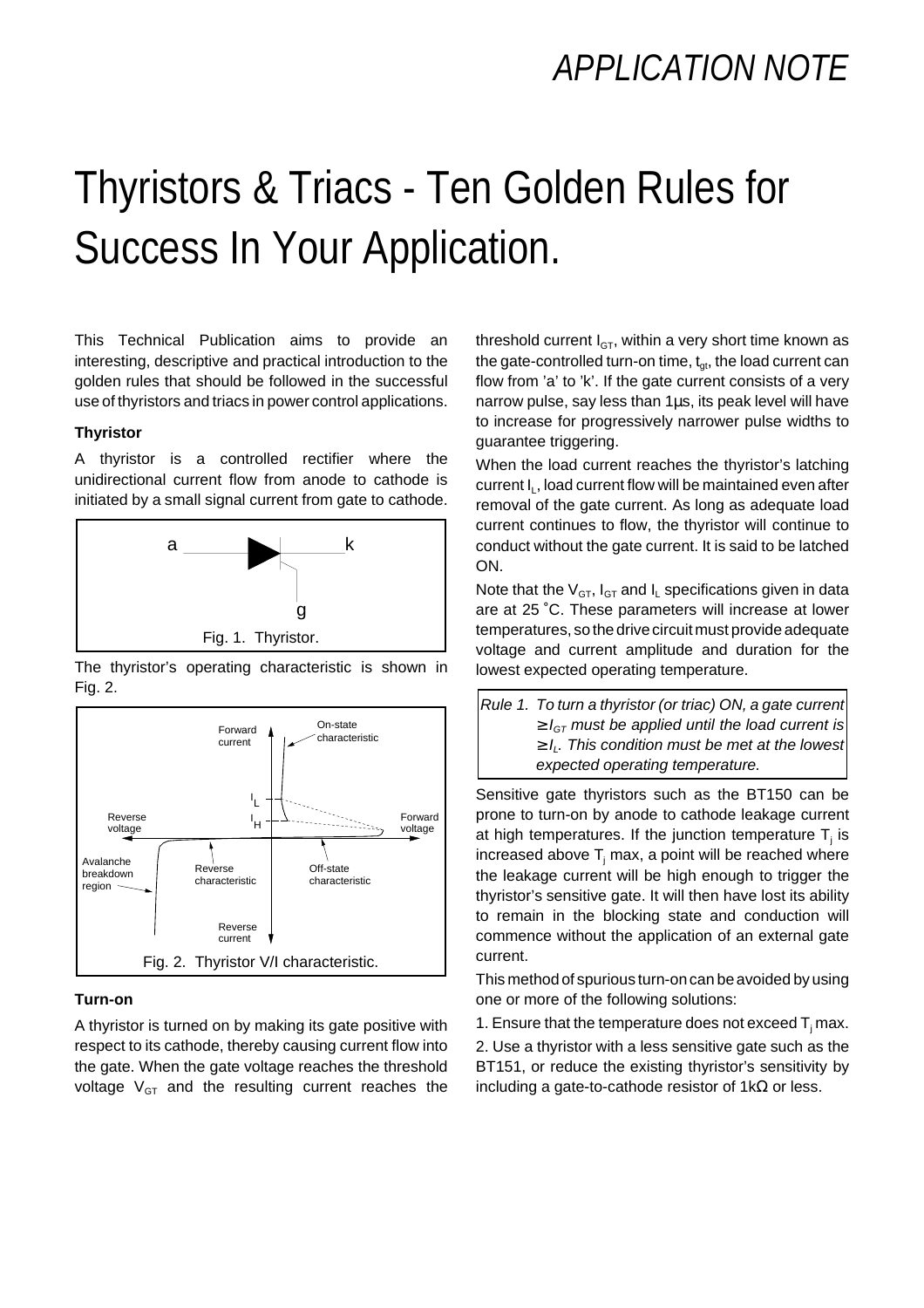3. If it is not possible to use a less sensitive thyristor due to circuit requirements, apply a small degree of reverse biasing to the gate during the 'off' periods. This has the effect of increasing  $I<sub>L</sub>$ . During negative gate current flow, particularattention should be paid to minimising the gate power dissipation.

#### **Turn-off (commutation)**

In order to turn the thyristor off, the load current must be reduced below its holding current  $I_H$  for sufficient time to allow all the mobile charge carriers to vacate the junction. This is achieved by "forced commutation" in DC circuits or at the end of the conducting half cycle in AC circuits. (Forced commutation is when the load circuit causes the load current to reduce to zero to allow the thyristor to turn off.) At this point, the thyristor will have returned to its fully blocking state.

If the load current is not maintained below  $I_H$  for long enough, the thyristor will not have returned to the fully blocking state by the time the anode-to-cathode voltage rises again. It might then return to the conducting state without an externally-applied gate current.

Note that  $I_H$  is also specified at room temperature and, like  $I_L$ , it reduces at higher temperatures. The circuit must therefore allow sufficient time for the load current to fall below  $I_H$  at the maximum expected operating temperature for successful commutation.

Rule 2. To turn off (commutate) a thyristor (or triac), the load current must be  $\lt$   $I_H$  for sufficient time to allow a return to the blocking state. This condition must be met at the highest expected operating temperature.

#### **Triac**

A triac can be regarded as a "bidirectional thyristor" because it conducts in both directions. For standard triacs, current flow in either direction between the main terminals MT1 and MT2 is initiated by a small signal current applied between MT1 and the gate terminal.



#### **Turn-on**

Unlike thyristors, standard triacs can be triggered by positive or negative current flow between the gate and

MT1. (The rules for  $V_{GT}$ ,  $I_{GT}$  and  $I_L$  are the same as for thyristors. See Rule 1.) This permits triggering in four "quadrants" as summarised in Fig. 4.





Where the gate is to be triggered by DC or unipolar pulses at zero-crossing of the load current, negative gate current is to be preferred for the following reasons. The internal construction of the triac means that the gate is more remote from the main current-carrying region when operating in the 3<sup>+</sup> quadrant. This results in:

1. Higher  $I_{GT} \rightarrow$  higher peak  $I_G$  required,

2. Longer delay between  $I_G$  and the commencement of load current flow -> longer duration of  $I_G$  required,

3. Much lower dl<sub> $T$ </sub>/dt capability -> progressive gate degradation can occur when controlling loads with high initial dI/dt (e.g. cold incandescent lamp filaments),

4. Higher I<sub>I</sub> (also true for 1 operation) -> longer  $I_G$ duration might be needed for very small loads when conducting from the beginning of a mains half cycle to allow the load current to reach the higher  $I_L$ .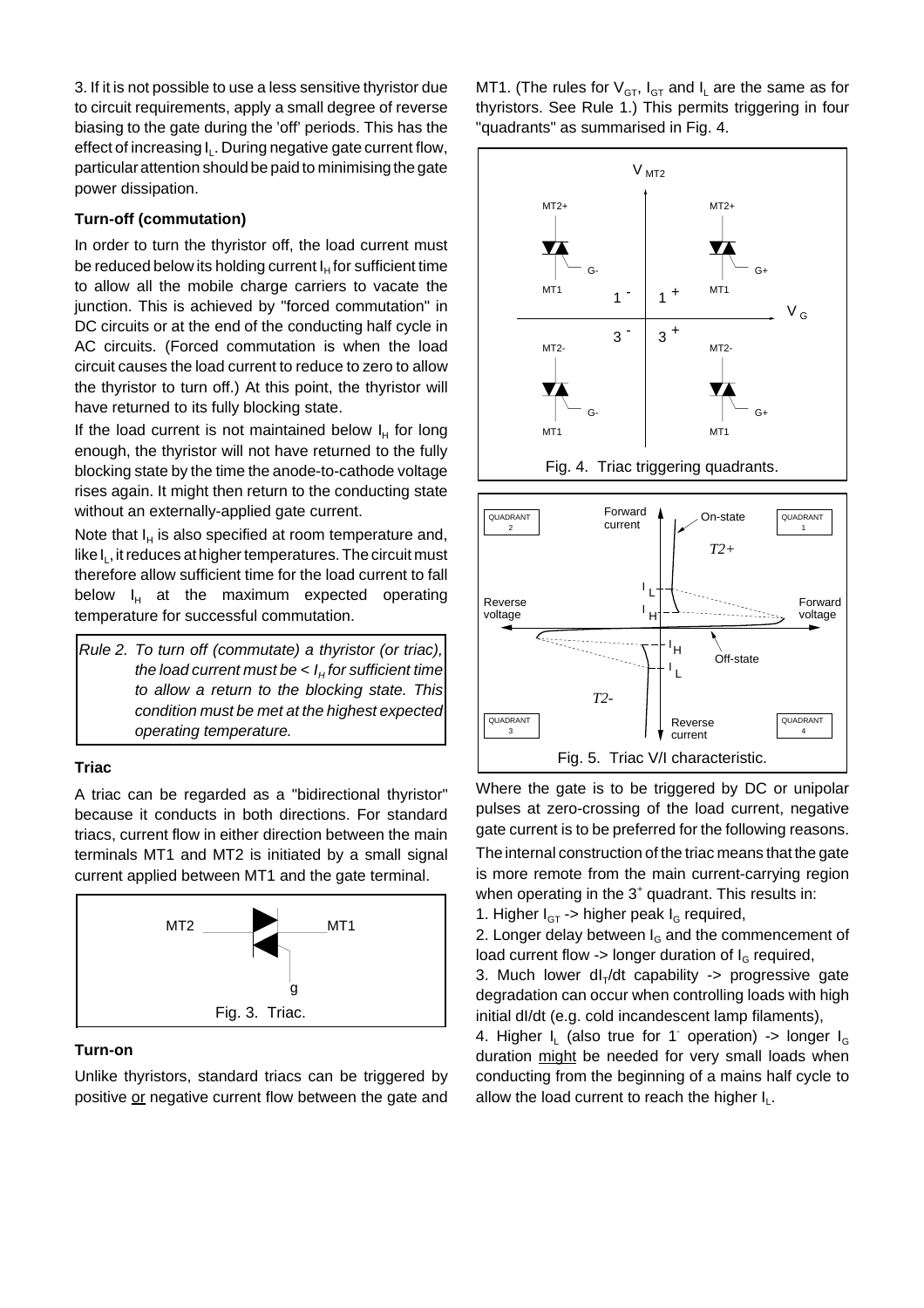In standard AC phase control circuits such as lamp dimmers and domestic motor speed controls, the gate and MT2 polarities are always the same. This means that operation is always in the 1<sup>+</sup> and 3<sup>-</sup> quadrants where the triac's switching parameters are the same. This results in symmetrical triac switching where the gate is at its most sensitive.

Note:- The  $1^+$ ,  $1^-, 3^-$  and  $3^+$  notation for the four triggering quadrants is used for brevity instead of writing "MT2+, G+" for 1<sup>+</sup>, etc. It is derived from the graph of the triac's V/I characteristic. Positive MT2 corresponds with positive current flow into MT2, and vice versa (see Fig. 5). Hence, operation is in quadrants 1 and 3 only. The + and - superscripts refer to inward and outward gate current respectively.

Rule 3. When designing a triac triggering circuit, avoid triggering in the 3<sup>+</sup> quadrant (MT2-, G+) where possible.

#### **Alternative turn-on methods**

There are undesirable ways a triac can be turned on. Some are benign, while some are potentially destructive.

#### **(a) Noisy gate signal**

In electrically noisy environments, spurious triggering can occur if the noise voltage on the gate exceeds  $V_{GT}$ and enough gate current flows to initiate regenerative action within the triac. The first line of defence is to minimise the occurrence of the noise in the first place. This is best achieved by keeping the gate connections as short as possible and ensuring that the common return from the gate drive circuit connects directly to the MT1 pin (or cathode in the case of a thyristor). In situations where the gate connections are hard wired, twisted pair wires or even shielded cable might be necessary to minimise pickup.

Additional noise immunity can be provided by adding a resistor of 1kΩ or less between the gate and MT1 to reduce the gate sensitivity. If a high frequency bypass capacitor is also used, it is advisable to include a series resistor between it and the gate to minimise peak capacitor currents through the gate and minimise the possibilityof overcurrent damageto the triac'sgate area. **Alternatively, use a series H triac (e.g. BT139-600H). These are insensitive types with 10mA min**  $I_{GT}$  **specs which are specifically designed to provide a high degree of noise immunity.**

Rule 4. To minimise noise pickup, keep gate connection length to a minimum. Take the return directly to MT1 (or cathode). If hard wired, use twisted pair or shielded cable. Fit a resistor of 1kΩ or less between gate and MT1. Fit a bypass capacitor in conjunction with a series resistor to the gate. Alternatively, use an insensitive series H triac.

**(b) Exceeding the max rate of change of** commutating voltage dV<sub>com</sub>/dt

This is most likely to occur when driving a highly reactive load where there is substantial phase shift between the load voltage and current waveforms. When the triac commutates as the load current passes through zero, the voltage will not be zero because of the phase shift (see Fig. 6). The triac is then suddenly required to block this voltage. The resulting rate of change of commutating voltage can force the triac back into conduction if it exceeds the permitted  $dV_{COM}/dt$ . This is because the mobile charge carriers have not been given time to clear the junction.

The  $dV<sub>COM</sub>/dt$  capability is affected by two conditions:-

1. The rate of fall of load current at commutation,  $dl_{COM}/dt$ . Higher dl<sub>com</sub>/dt lowers the dV<sub>com</sub>/dt capability. 2. The junction temperature  $T_{j}$ . Higher  $T_{j}$  lowers the  $dV<sub>COM</sub>/dt$  capability.

If the triac's  $dV_{COM}/dt$  is likely to be exceeded, false triggering can be avoided by use of an RC snubber across MT1-MT2 to limit the rate of change of voltage. Common values are 100Ω carbon composition resistor, chosen for its surge current handling, and 100nF. **Alternatively, use a Hi-Com triac.**

Note that the resistor should never be omitted from the snubber because there would then be nothing to prevent the capacitor from dumping its charge into the triac and creating damaging  $dl$ <sub>T</sub>/dt during unfavourable turn-on conditions.

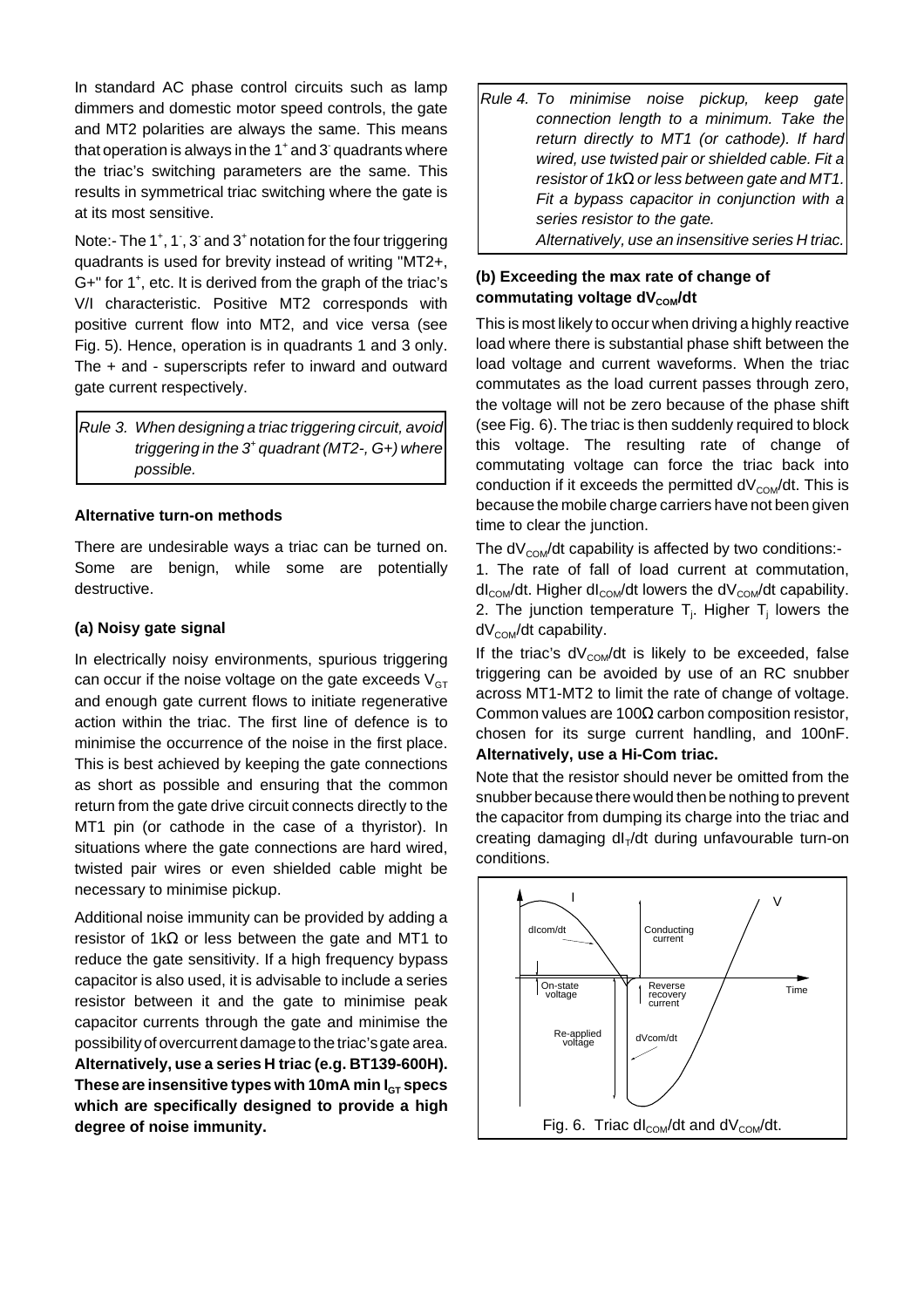#### **(c) Exceeding the max rate of change of** commutating current dl<sub>com</sub>/dt

Higher d $I_{COM}/dt$  is caused by higher load current, higher mains frequency (assuming sinewave current) or non sinewave load current. A well known cause of non sinewave load current and high  $dl_{COM}/dt$  is rectifier-fed inductive loads. These can often result in commutation failure in standard triacs as the supply voltage falls below the back EMF of the load and the triac current collapses suddenly to zero. The effect of this is illustrated in Fig. 7. During this condition of zero triac current, the load current will be "freewheeling" around the bridge rectifier circuit. Loads of this nature can generate such high  $dl<sub>COM</sub>/dt$  that the triac cannot support even the gentle reapplied dV/dt of a 50Hz waveform rising from zero volts. There will then be no benefit in adding a snubber across the triac because  $dV_{COM}/dt$  is not the problem. The d $I_{\text{COM}}$  dt will have to be limited by adding an inductor of a few mH in series with the load. **Alternatively, use a Hi-Com triac.**



#### **(d) Exceeding the max rate of change of off-state** voltage dV<sub>D</sub>/dt

If a very high rate of change of voltage is applied across a non-conducting triac (or sensitive gate thyristor in particular) without exceeding its  $V_{DRM}$  (see Fig. 8), internal capacitive current can generate enough gate current to trigger the device into conduction. Susceptibility is increased at high temperature.

Where this is a problem, the  $dV<sub>D</sub>/dt$  must be limited by an RC snubber across MT1 and MT2 (or anode and cathode). **In the case of triacs, using Hi-Com types can yield benefits.**



| Rule 5. Where high dV <sub>D</sub> /dt or dV <sub>coM</sub> /dt are likely to |
|-------------------------------------------------------------------------------|
| cause a problem, fit an RC snubber across                                     |
| MT1 and MT2.                                                                  |
| Where high $dl_{\text{COM}}/dt$ is likely to cause a                          |
| problem, fit an inductor of a few mH in series                                |
| with the load.                                                                |
| Alternatively, use a Hi-Com triac.                                            |

#### **(e) Exceeding the repetitive peak off-state voltage V**<sub>DRM</sub>

If the MT2 voltage exceeds  $V_{DRM}$  such as might occur during severe and abnormal mains transient conditions, MT2-MT1 leakage will reach a point where the triac will spontaneously break over into conduction (see Fig. 9).

If the load permits high inrush currents to flow, extremely high localised current density can occur in the small area of silicon that is conducting. This can lead to burnout and destruction of the die. Incandescent lamps, capacitive loads and crowbar protection circuits are likely causes of high inrush currents.

Turn-on by exceeding the triac's  $V_{DRM}$  or d $V_{D}/dt$  is not necessarily the main threat to its survival. It's the  $dl$ <sub>T</sub>/dt that follows which is most likely to cause the damage. Due to the time required for conduction to spread out over the whole junction, the permitted  $dl<sub>T</sub>/dt$  is lower than if the triac is correctly turned on by a gate signal. If the  $dl<sub>T</sub>/dt$  can be limited during these conditions to this lower value, which is given in data, the triac is more likely to survive. This could be achieved by fitting a non saturable (air cored) inductor of a few µH in series with the load.

If the above solution is unacceptable or impractical, an alternative solution would be to provide additional filtering and clamping to prevent the spikes reaching the triac. This would probably involve the use of a Metal Oxide Varistor as a "soft" voltage clamp across the supply, with series inductance followed by parallel capacitance upstream of the MOV.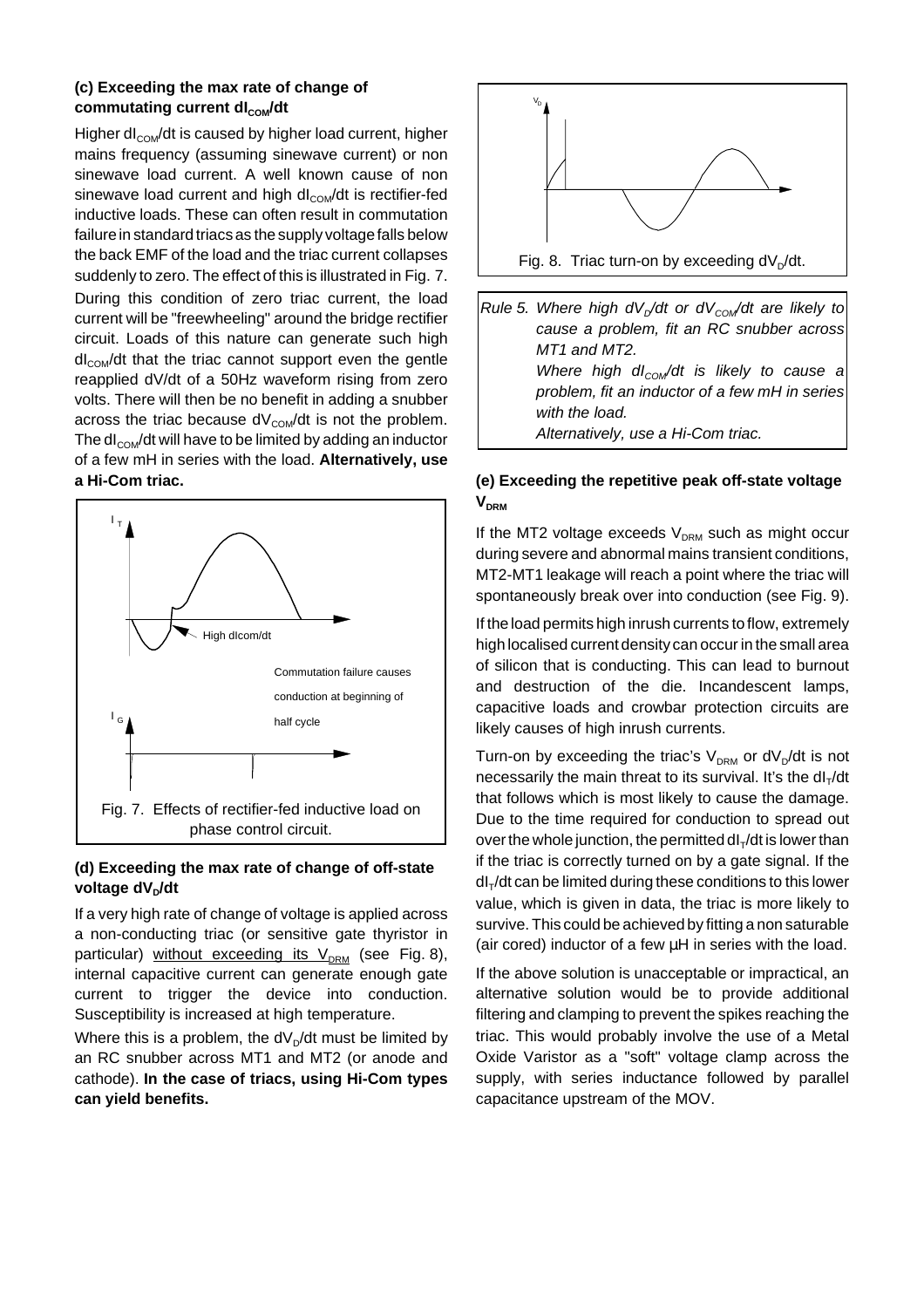

Doubts have been expressed by some manufacturers over the reliability of circuits which use MOVs across the mains, since they have been known to go into thermal runaway in high ambient temperatures and fail catastrophically. This is due to the fact that their operating voltage possesses a marked negative temperature coefficient. However, if the recommended voltage grade of 275V RMS is used for 230V mains, the risk of MOV failure should be negligible. Such failures are more likely if 250V RMS MOVs are used, which are underspecified for 230V RMS use at high ambient temperatures.

Rule 6. If the triac's  $V_{DRM}$  is likely to be exceeded during severe mains transients, employ one of the following measures: Limit high dI $\frac{1}{2}$ dt with a non saturable inductor of a few  $\mu$ H in series with the load; Use a MOV across the mains in combination with filtering on the supply side.

#### **Turn-on dl-/dt**

When a triac or thyristor is triggered into conduction by the correct method via its gate, conduction begins in the die area immediately adjacent to the gate, then quickly spreads to cover the whole active area. This time delay imposes a limit on the permissible rate of rise of load current. A dI $<sub>T</sub>/dt$  which is too high can cause localised</sub> burnout. An MT1-MT2 short will be the result.

If triggering in the 3<sup>+</sup> quadrant, an additional mechanism further reduces the permitted  $dI<sub>T</sub>/dt$ . It is possible to momentarily take the gate into reverse avalanche breakdownduring the initial rapid currentrise. This might not lead to immediate failure. Instead, there would be progressive burnout of the gate-MT1 shorting resistance after repeated exposure. This would show itself by a progressive increase in  $I_{GT}$  until the triac will no longer trigger. Sensitive triacs are likely to be the most susceptible. Hi-Com triacs are not affected as they do not operate in the 3+ quadrant.

The  $dl<sub>T</sub>/dt$  capability is affected by how fast the gate current rises (dl<sub>G</sub>/dt) and the peak value of  $I_G$ . Higher values of dl $_{\odot}$ /dt and peak  $I_{\odot}$  (without exceeding the gate power ratings) give a higher  $dl<sub>T</sub>/dt$  capability.

#### Rule 7. Healthy gate drive and avoiding 3+ operation maximises the triac's  $dl<sub>T</sub>/dt$  capability.

As mentioned previously, a common load with a high initial surge current is the incandescent lamp which has a low cold resistance. For resistive loads such as this, the dI $_T$ /dt would be at its highest if conduction commenced at a peak of the mains voltage. If this is likely to exceed the triac's  $dl<sub>T</sub>/dt$  rating, it should be limited by the inclusion of an inductor of a few µH or even a Negative Temperature Coefficient thermistor in series with the load. Again, the inductor must not saturate during the maximum current peak. If it does, its inductance would collapse and it would no longer limit the dI $<sub>T</sub>/dt$ . An air cored inductor meets the requirement.</sub>

A more elegant solution which could avoid the requirement for a series current-limiting device would be to use zero voltage turn-on. This would allow the current to build up more gradually from the beginning of the sinewave.

Note: It is important to rememember that zero voltage turn-on is only applicable to resistive loads. Using the same method for reactive loads where there is phase shift between voltage and current can cause "halfwaving" or unipolar conduction, leading to possible saturation of inductive loads, damagingly high peak currents and overheating. More advanced control employing zero current switching and / or variable trigger angle is required in this case.

Rule 8. If the triac's dl<sub>r</sub>/dt is likely to be exceeded, an air cored inductor of a few uH or an NTC thermistor should be fitted in series with the load. Alternatively, employ zero voltage turn-on for resistive loads.

#### **Turn-off**

Since triacs are used in AC circuits, they naturally commutate at the end of each half cycle of load current unless a gate signal is applied to maintain conduction from the beginning of the next half cycle. The rules for  $I_H$  are the same as for the thyristor. See Rule 2.

#### **Hi-Com triac**

Hi-Com triacs have a different internal construction to conventional triacs. One of the differences is that the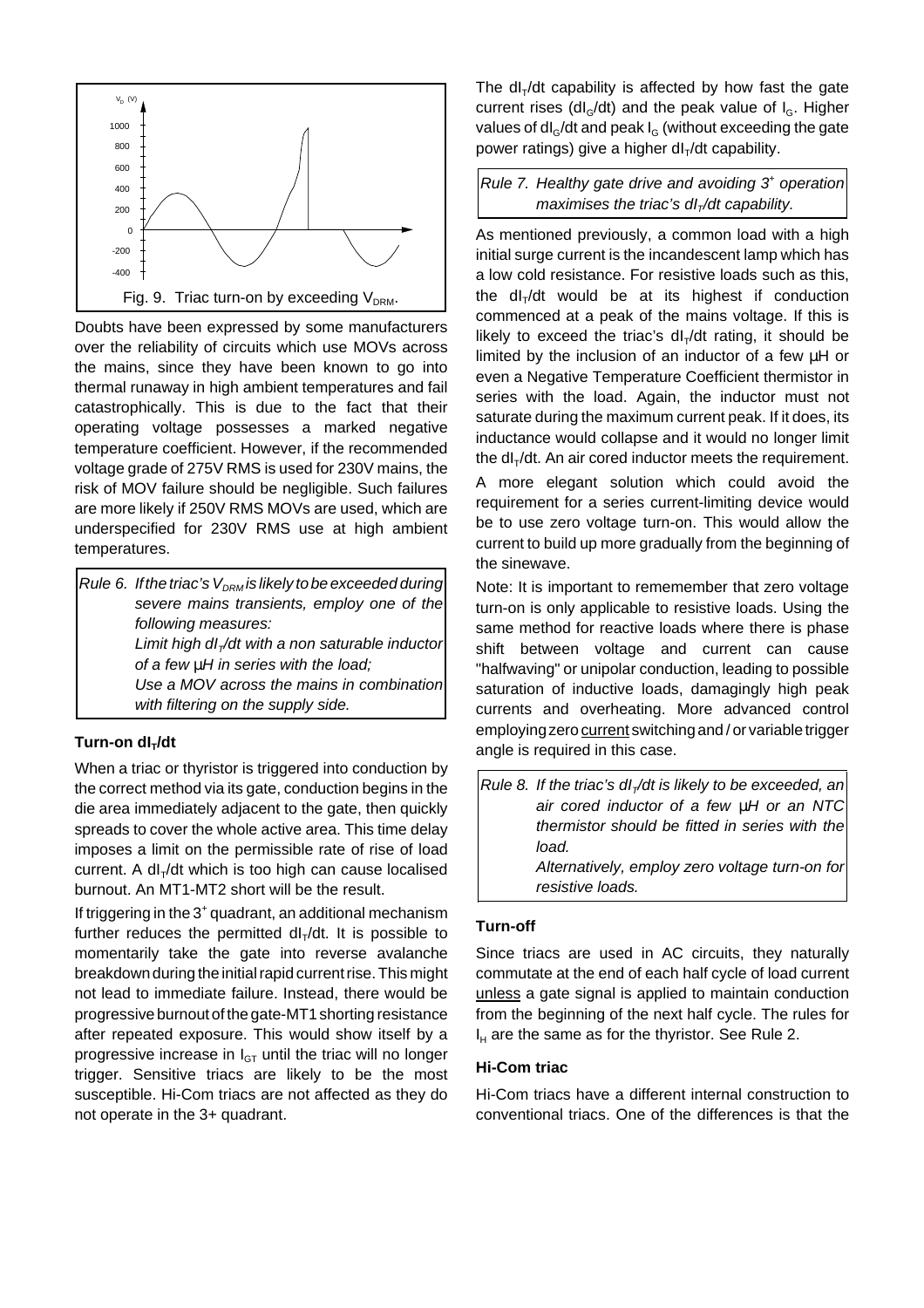two "thyristor halves" are better separated to reduce the influence that they have on each other. This has yielded two benefits:

1. Higher dV $_{\text{COM}}$ /dt. This enables them to control reactive loads without the need for a snubber in most cases while still avoiding commutation failure. This reduces the component count, board size and cost, and eliminates snubber power dissipation.

2. Higher dl $_{\rm COM}/$ dt. This drastically improves the chances of successfully commutating higher frequency or non sinewave currents without the need for a dl $_{\text{COM}}$ /dt-limiting inductor in series with the load.

3. Higher  $dV<sub>D</sub>/dt$ . Triacs become more sensitive at high operating temperatures. The higher  $dV<sub>D</sub>/dt$  of Hi-Com triacs reduces their tendency to spurious dV/dt turn-on when in the blocking state at high temperature. This enables them to be used in high temperature applications controlling resistive loads, such as cooking or heating applications, where conventional triacs could not be used.

The different internal construction also means that 3<sup>+</sup> triggering is not possible. This should not be a problem in the vast majority of cases because this is the least desirable and least used triggering quadrant, so direct substitution of a Hi-Com for an equivalent conventional triac will almost always be possible.

Hi-Com triacs are fully described in two Philips Factsheets:

Factsheet 013 - Understanding Hi-Com Triacs, and Factsheet 014 - Using Hi-Com Triacs.

#### **Triac mounting methods**

For small loads or very short duration load current (i.e. less than 1 second), it might be possible to operate the triac in free air. In most cases, however, it would be fixed to a heatsink or heat dissipating bracket.

The three main methods of clamping the triac to a heatsink are clip mounting, screw mounting and riveting. Mounting kits are available from many sources for the first two methods. Riveting is not a recommended method in most cases.

#### **Clip mounting**

This is the preferred method for minimum thermal resistance. The clip exerts pressure on the plastic body of the device. It is equally suitable for the non-isolated packages (SOT82 and SOT78) and the isolated packages (SOT186 F-pack and the more recent SOT186A X-pack).

Note: SOT78 is otherwise known as TO220AB.

#### **Screw mounting**

1. An M3 screw mounting kit for the SOT78 package includes a rectangular washer which should be between the screw head and the tab. It should not exert any force on the plastic body of the device.

2. During mounting, the screwdriver blade should never exert force on the plastic body of the device.

3. The heatsink surface in contact with the tab should be deburred and flat to within 0.02mm in 10mm.

4. The mounting torque (with washer) should be between 0.55Nm and 0.8Nm.

5. Where an alternative exists, the use of self-tapping screws should be avoided due to the possible swelling ofthe heatsink material aroundthe fixinghole.This could be detrimental to the thermal contact between device and heatsink. (See 3 above.) The uncontrollable mounting torque is also a disadvantage with this fixing method.

6. The device should be mechanically fixed before the leads are soldered. This minimises undue stress on the leads.

#### **Riveting**

Pop riveting is not recommended unless great care is taken because the potentially severe forces resulting from such an operation can deform the tab and crack the die, rendering the device useless. In order to minimise rejects, the following rules should be obeyed if pop riveting:

1. The heatsink should present a flat, burr-free surface to the device.

2. The heatsink mounting hole diameter should be no greater than the tab mounting hole diameter.

3. The pop rivet should just be a clearance fit in the tab hole and heatsink mounting hole without free play.

4. The pop rivet should be fitted with its head, not the mandrel, on the tab side.

5. The pop rivet should be fitted at 90 degrees to the tab. (The rivet head should be in contact with the tab around its complete circumference.)

6. The head of the rivet should not be in contact with the plastic body of the device after riveting.

7. Mechanical fixing of the device and heatsink assembly to the PCB should be completed before the leads are soldered to minimise stressing of the leads.

Rule 9. Avoid mechanical stress to the triac when fitting it to the heatsink. Fix, then solder. Never pop rivet with the rivet mandrel on the tab side.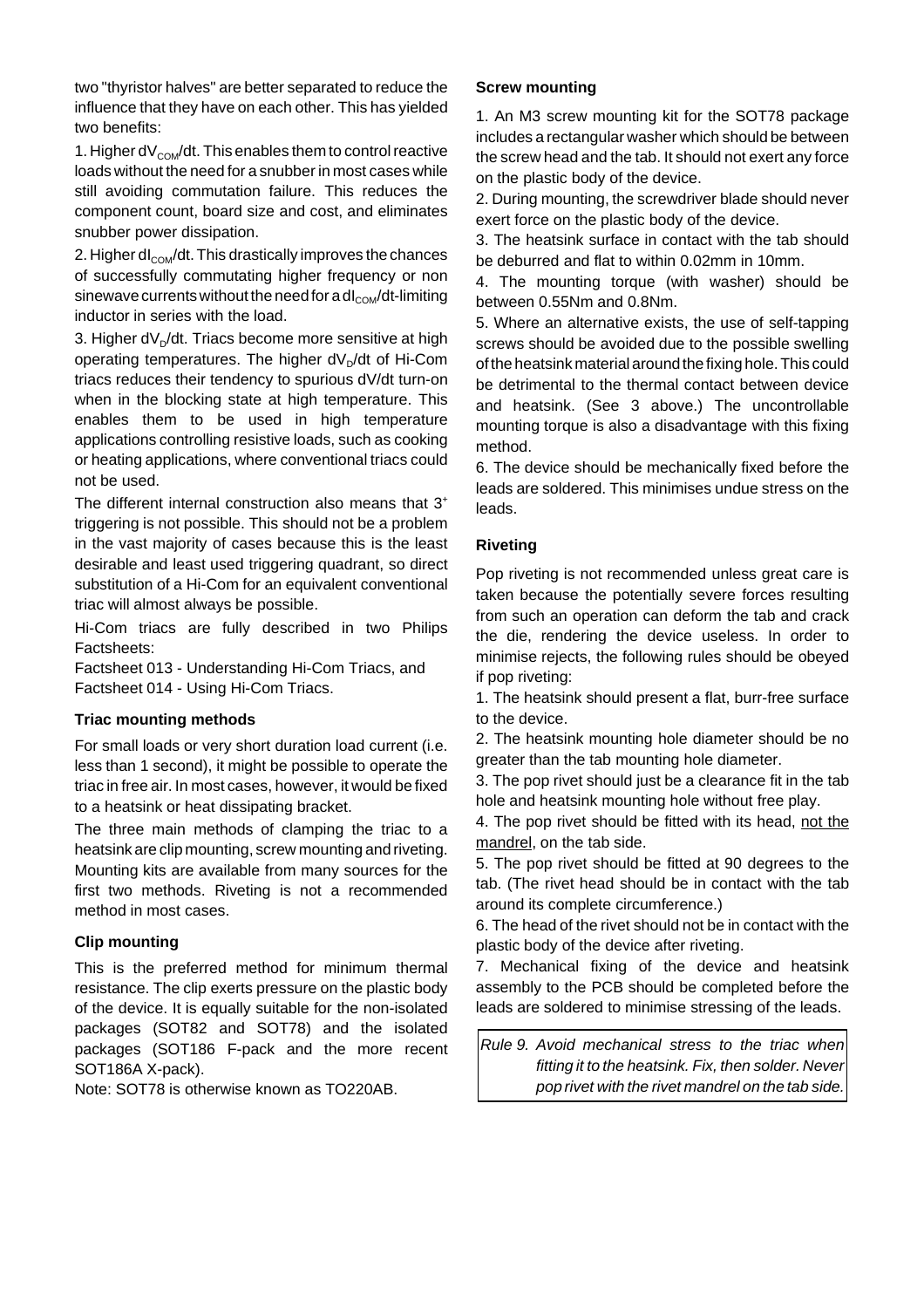#### **Thermal resistance**

Thermal resistance  $R_{th}$  is the resistance to the flow of heat away from the junction. It is analogous to electrical resistance;

i.e. just as electrical resistance  $R = V/I$ , thermal resistance  $R_{th} = T/P$ ,

where T is the temperature rise in Kelvin and P is the power dissipation in Watts. Therefore  $R_{th}$  is expressed in K/W.

For a device mounted vertically in free air, the thermal resistance is dictated by the junction-to-ambient thermal resistance  $R_{th}$ <sub>i-a</sub>. This is typically 100K/W for the SOT82 package, 60K/W for the SOT78 package and 55K/W for the isolated F-pack and X-pack.

For a non isolated device mounted to a heatsink, the junction-to-ambient thermal resistance is the sum of the junction-to-mounting base, mounting base-to-heatsink and heatsink-to-ambient thermal resistances.

 $R_{th\, i-a} = R_{th\, i-mb} + R_{th\, mb-h} + R_{th\, h-a}$  (non isolated package). The use of heat transfer compound or sheet between the device and heatsink is always recommended. In the case of isolated packages, there is no reference made to "mounting base", since the  $R_{th mb-h}$  is assumed to be constant and optimised with heat transfer compound. Therefore, the junction-to-ambient thermal resistance is the sum of the junction-to-heatsink and heatsink-to-ambient thermal resistances.

 $R_{th\,ja} = R_{th\,j\text{-}h} + R_{th\,h\text{-}a}$  (isolated package).

 $R_{th;mb}$  or  $R_{th;hb}$  are fixed and can be found in data for each device.

 $R_{th mb-h}$  is also given in the mounting instructions for several options of insulated and non-insulated mounting, with or without heatsink compound.

 $R_{th\, h-a}$  is governed by the heatsink size and the degree of unrestricted air movement past it.

#### **Calculation of heatsink size**

To calculate the required heatsink thermal resistance for a given triac and load current, we must first calculate the power dissipation in the triac using the following equation:

$$
P = V_o \times I_{T(AVE)} + R_s \times I_{T(RMS)}^2
$$
.

Knee voltage  $V_0$  and slope resistance  $R_s$  are obtained from the relevant  $V_T$  graph in data book SC03. If the values are not already provided, they can be obtained from the graph by drawing a tangent to the max  $V<sub>T</sub>$  curve. The point on the  $V<sub>T</sub>$  axis where the tangent crosses gives  $V_o$ , while the slope of the tangent  $(V_T/I_T)$  gives  $R_s$ .

Using the thermal resistance equation given above:

$$
R_{th\,j\text{-}a} = T/P.
$$

The max allowable junction temperature rise will be when  $T_j$  reaches  $T_j$ max in the highest ambient temperature. This gives us T.

 $R_{th\,ja} = R_{th\,j\text{-mb}} + R_{th\,mb\cdot\text{-h}} + R_{th\,h\text{-a}}$ . SC03 data gives us the values for  $R_{th j-mb}$  and  $R_{th mb-h}$  for our chosen mounting method, leaving  $R_{th h-a}$  as the only unknown.

#### **Thermal impedance**

The above calculations for thermal resistance are applicable to the steady state condition - that is for a duration greater than 1 second. This time is long enough for heat to flow from the junction to the heatsink. For current pulses or transients lasting for shorter than 1 second, however, heatsinking has progressively less effect. The heat is simply dissipated in the bulk of the devicewith very little reaching the heatsink.For transient conditions such as these, the junction temperature rise is governed by the device's junction-to-mounting base thermal impedance  $Z_{th\ i-mb}$ .

 $Z_{\text{th}}$  i-mb decreases for decreasing current pulse duration due to reduced chip heating. As the duration increases towards 1 second,  $Z_{\text{th}+m}$  increases to the steady state  $R_{th\ i\text{-mb}}$  value.

The  $Z_{th+mb}$  curve for bidirectional and unidirectional current down to 10µs duration is shown for each device in the SC03 data book.

| Rule | For longterm reliability, ensure that the $R_{th}$ <sub>ia</sub> |
|------|------------------------------------------------------------------|
| 10.  | is low enough to keep the junction temperature                   |
|      | within $T_i$ max for the highest expected ambient                |
|      | temperature.                                                     |

#### **Range and packaging**

Philips thyristors range from 0.8A in SOT54 (TO92) to 25A in SOT78 (TO220AB).

Philips triacs range from 1A in SOT223 to 25A in SOT78. Conventional types (4-quadrant triggering) and Hi-Com types (3-quadrant triggering) are available. SOT54 types are planned for 1996.

The smallest package is the surface mount SOT223 for the smaller thyristors and triacs (Fig. 10). The power dissipation is governed by the degree of heatsinking offered by the PCB onto which it is soldered.

The same respective chips are also available in SOT82 which is a non isolated package (Fig. 12). The improved heat removal of this package when heatsunk allows higher current ratings and improved power dissipations. Figure 11 shows SOT54 in which the very smallest devices are mounted. Smaller chips than those accommodated by SOT223 go into this package, which offers the most compact non surface mount solution.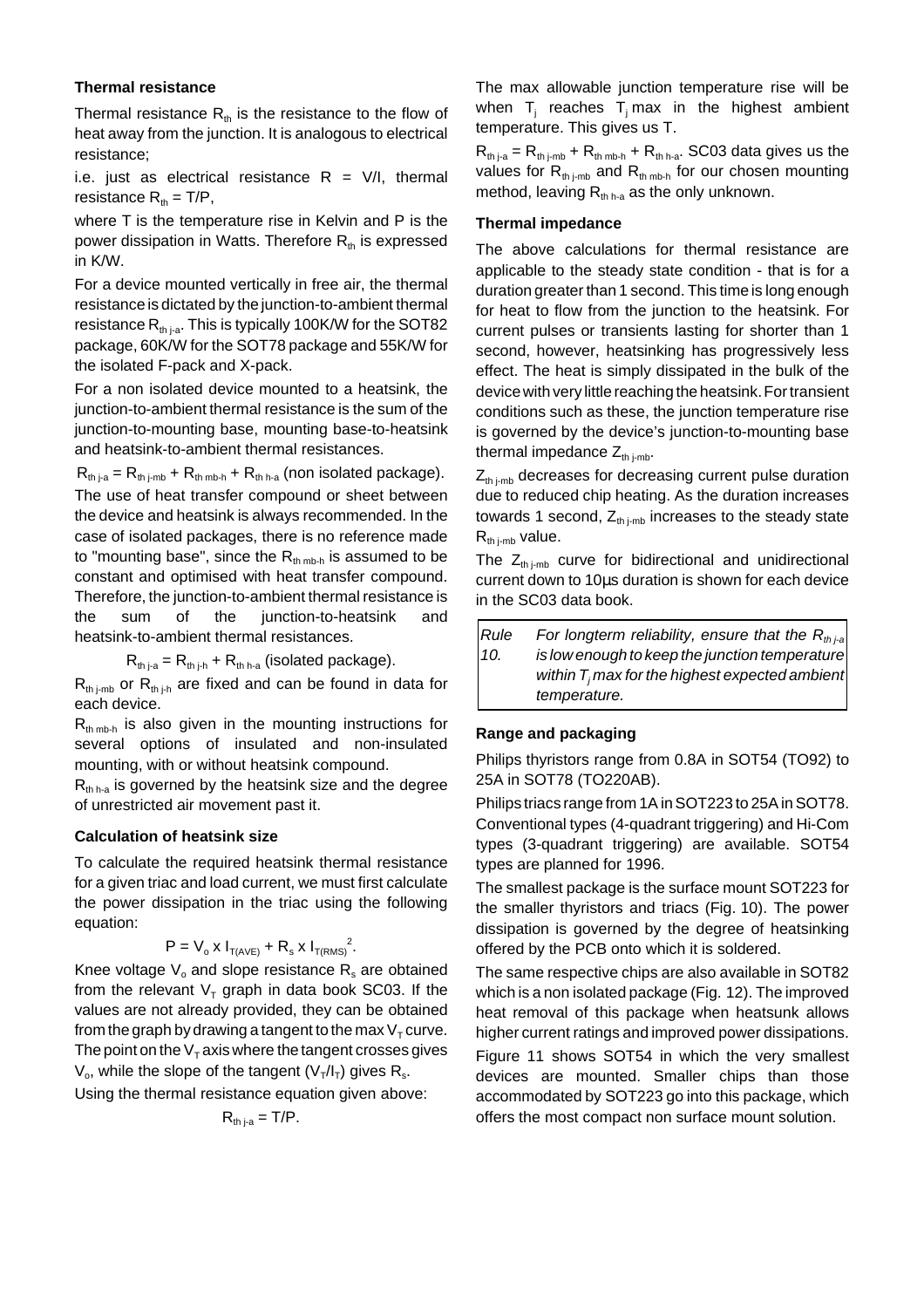SOT78 is the most common non isolated package in which most of our devices are supplied (Fig. 13).

Figure 14 shows SOT186 (F-pack). This has been the traditional Philips isolated package. It offers an isolation voltage of 1,500V peak between device and heatsink under clean conditions.

The more recent SOT186A package (X-pack) shown in Fig. 15 possesses several advantages over the older type.

1. It has the same dimensions as the SOT78 package for pin spacing from the mounting surface, so it can directly replace SOT78 devices to provide isolation without the need for modification of the mounting arrangement.

2. It has no exposed metal at the top of the tab, and creepage distances from pins to heatsink are greater, so it can offer an improved true isolation of 2,500V RMS. 3. It is a fully encapsulated SOT78 replacement.



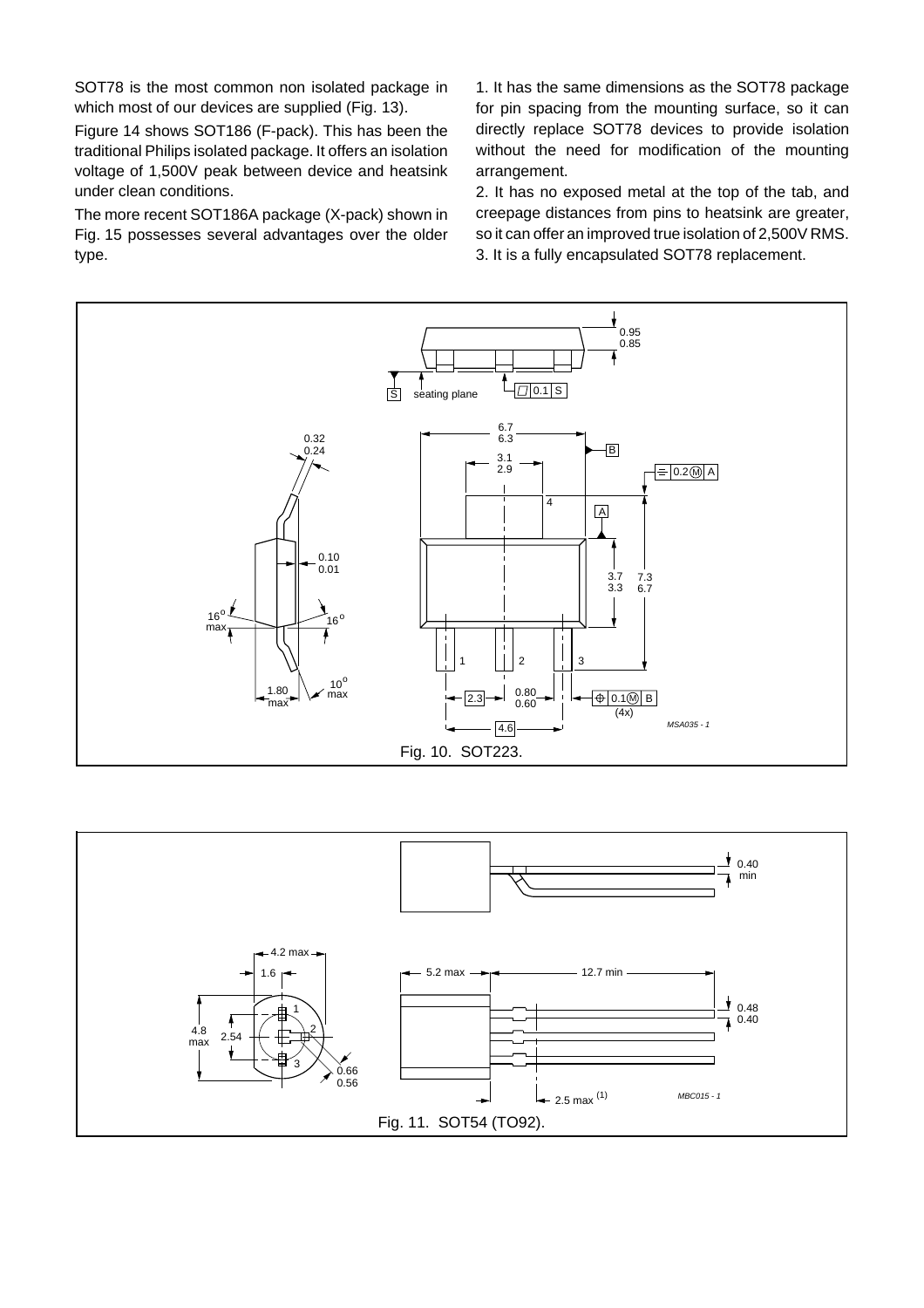

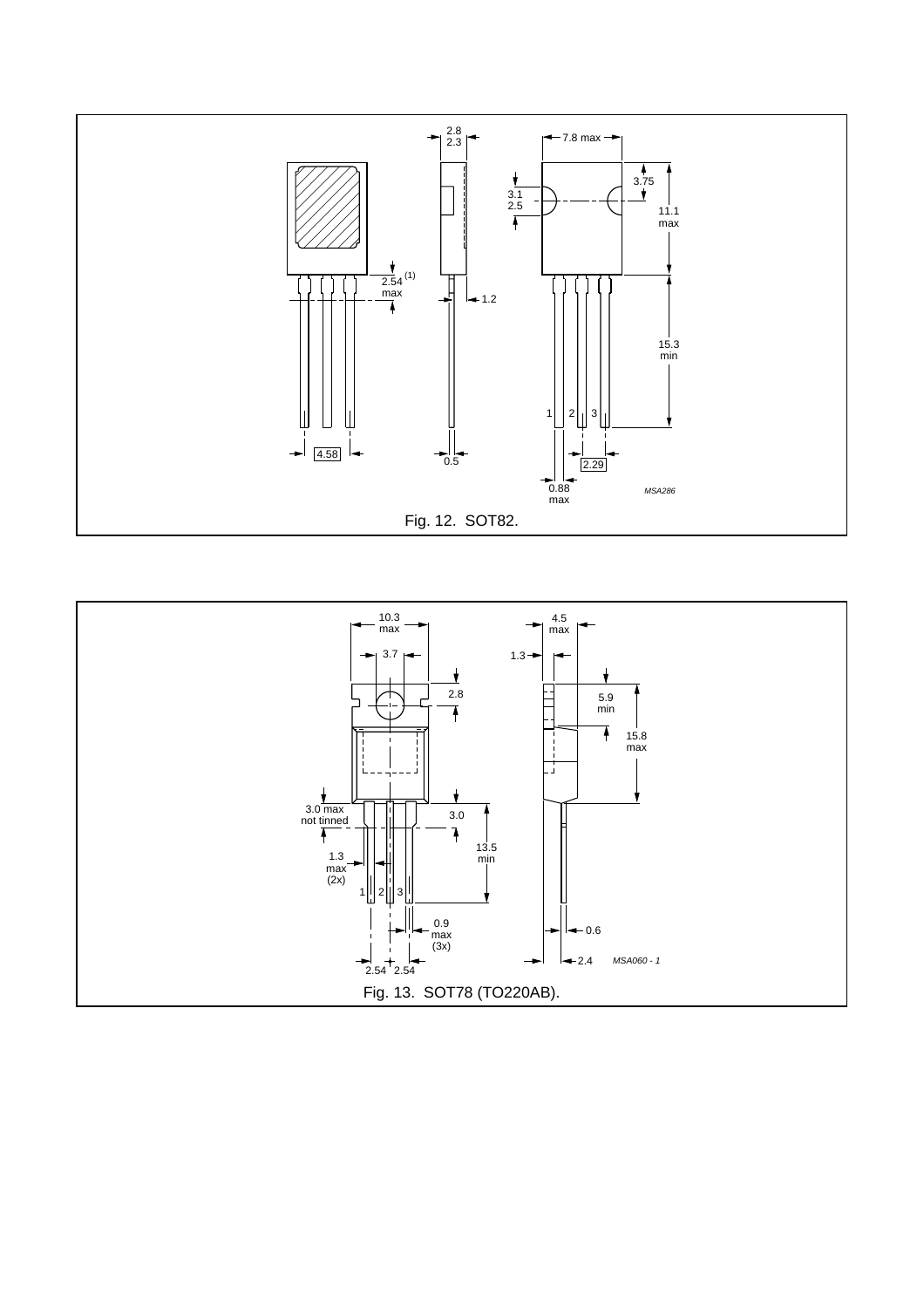